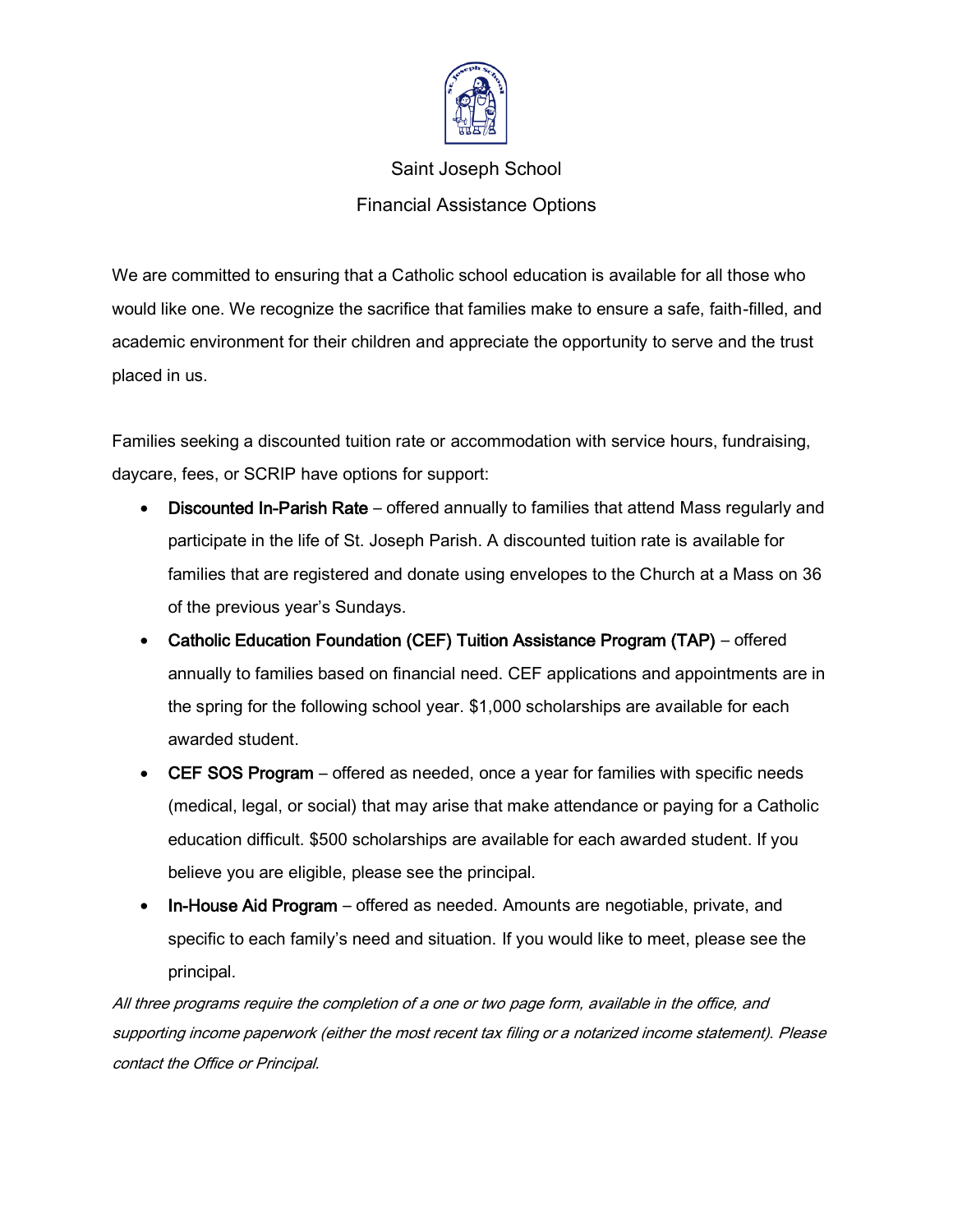

## Additional Discounts

We are proud to offer additional earned discounts for families that refer new students or fundraise additional money to support the school.

Referral Bonus – If new families enroll at your recommendation and mention your name during registration, you are eligible for one month of free tuition (applicable to May of the following year).

Chocolate Sales – for each box starting after the third, a ten dollar tuition credit will be applied to your account

Open House/Touring Credit – a raffle is held in the spring for one year of fulfilled fundraising. Families that refer new students or families for touring receive one raffle ticket each. The raffle is held in later spring (April or May) and the winner will have their fundraising waived for the following school year (up to \$355).

> Escuela de San Jose Opciones de Asistencia Financiera

Nos comprometemos a garantizar que haya una educación escolar católica disponible para todos aquellos que la deseen. Reconocemos el sacrificio que hacen las familias para garantizar un ambiente seguro, lleno de fe y académico para sus hijos y apreciamos la oportunidad de servir y la confianza depositada en nosotros.

Las familias que buscan una tasa de matrícula con descuento o ayuda con las horas de servicio, recaudación de fondos, guardería, tarifas o SCRIP tienen opciones de apoyo:

- Tarifa con descuento en la parroquia: se ofrece anualmente a las familias que asisten a misa regularmente y participan en la vida de la parroquia St. Joseph. Hay una tarifa de matrícula con descuento disponible para las familias que están registradas y que donan usando sobres a la Iglesia en una misa los 36 domingos del año anterior.
- Programa de Asistencia de Matr**í**cula (TAP) de la Fundaci**ó**n de Educaci**ó**n Cat**ó**lica (CEF): se ofrece anualmente a las familias según la necesidad económica. Las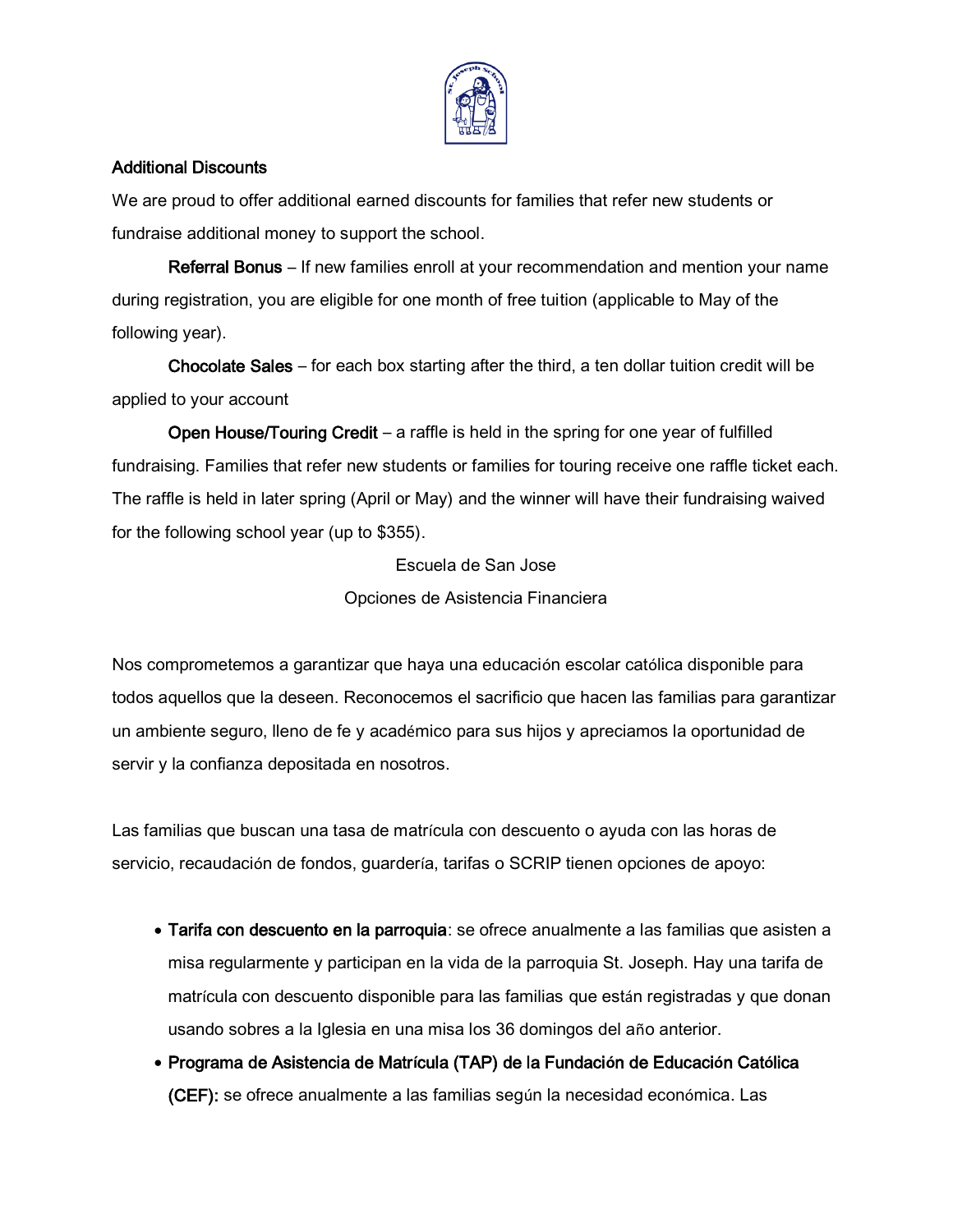

solicitudes y citas de CEF están en la primavera para el siguiente año escolar. Becas de \$ 1,000 están disponibles para cada estudiante premiado.

- Programa CEF SOS: se ofrece según sea necesario, una vez al año para familias con necesidades específicas (médicas, legales o sociales) que pueden surgir y que dificultan la asistencia o el pago de una educación católica. Se requiere una recomendación del director. Becas de \$ 500 están disponibles para cada estudiante premiado. Si cree que es elegible, consulte al director.
- Programa de ayuda interna: se ofrece según sea necesario. Las cantidades son negociables, privadas y específicas a las necesidades y situaciones de cada familia. Si desea reunirse, por favor vea al director.

Los tres programas requieren que se complete un formulario de una o dos p*á*ginas, disponible en la oficina, y el papeleo de ingresos de apoyo (ya sea la declaraci*ó*n de impuestos m*á*s reciente o una declaraci*ó*n de ingresos notariada). Por favor, p*ó*ngase en contacto con la Oficina o el Director para el papeleo, citas o preguntas adicionales.

## Descuentos Adicionales

Estamos orgullosos de ofrecer descuentos ganados adicionales para las familias que derivan a nuevos estudiantes o recaudan fondos para apoyar a la escuela.

Beneficios por recomendaci**ó**n: si las nuevas familias se inscriben en su recomendación y mencionan su nombre durante el registro, usted es elegible para un mes de matrícula gratuita (aplicable a Mayo del año siguiente).

## Recaudaci**ó**n de fondos -

Ventas de chocolate: para cada caja a partir de la tercera, se aplicará un crédito de matrícula de diez dólares a su cuenta